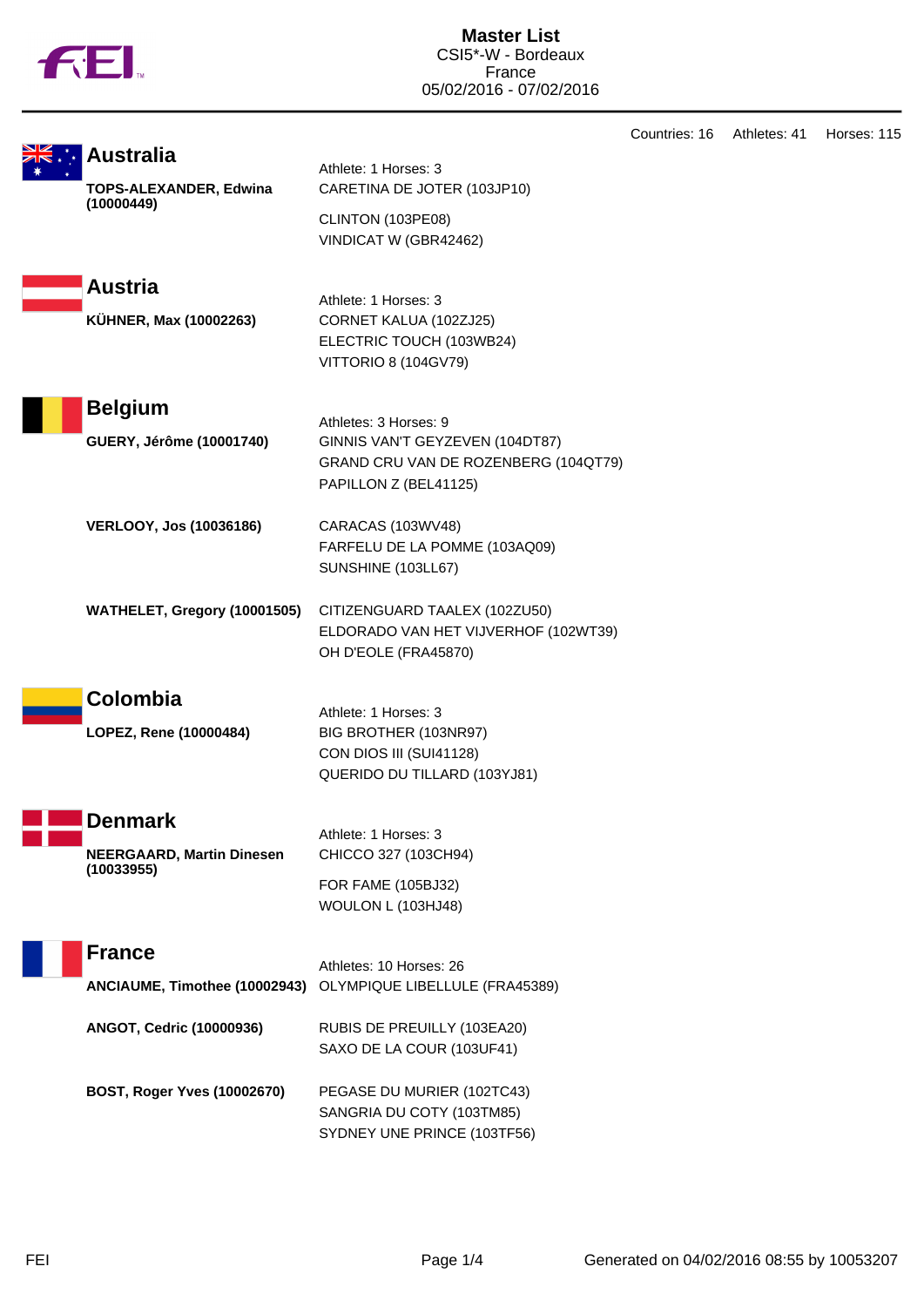

| DELAVEAU, Patrice (10002477)                            | CARINJO HDC (102ON79)<br>LACRIMOSO 3 HDC (102WS51)<br>ORNELLA MAIL HDC (102QE65)                                |
|---------------------------------------------------------|-----------------------------------------------------------------------------------------------------------------|
| DELESTRE, Simon (10002790)                              | QLASSIC BOIS MARGOT (102ZZ81)<br>QUECHUA D'EMERAUDE (102ZN32)<br>STARDUST QUINHON (103SK71)                     |
| EPAILLARD, Julien (10001850)                            | CRISTALLO A LM (103BA23)<br>QUATRIN DE LA ROQUE LM (102UY17)<br>SHERIFF DE LA NUTRIA LM (103ZJ12)               |
| LEPREVOST, Penelope (10016473) NICE STEPHANIE (102WN98) | VAGABOND DE LA POMME (103IL63)                                                                                  |
| ROBERT, Olivier (10002434)                              | LITTLE A (102UT86)<br>QUENELLE DU PY (102YJ09)<br>TEMPO DE PABAN (103VX80)                                      |
| ROZIER, Philippe (10002549)                             | QUEL CHANU (103AC00)<br>RAHOTEP DE TOSCANE (103HI18)<br>UNPULSION DE LA HART (102VK85)                          |
| <b>STAUT, Kevin (10001927)</b>                          | ELKY VAN HET INDIHOF HDC (103DS93)<br>QURACK DE FALAISE H D C (102TB45)<br>REVEUR DE HURTEBISE H D C (SWE40272) |
| Germany<br>AHLMANN, Christian (10000387)                | Athletes: 6 Horses: 17<br>CARIBIS Z (104HB80)<br><b>CORNADO II (103LO68)</b><br>TALOUBET Z (BEL41874)           |
| BEERBAUM, Ludger (10000419)                             | <b>B MEN (104CL16)</b><br>CASELLO (102OW88)<br>COLESTUS (103BZ12)                                               |
| <b>DEUSSER, Daniel (10008871)</b>                       | CORNET D'AMOUR (BEL42861)<br>FIRST CLASS VAN EECKELGHEM (103GY41)<br>HIDALGO VG (103ZW01)                       |
| <b>EHNING, Marcus (10011403)</b>                        | CORNADO NRW (GER45924)<br>FUNKY FRED (103HJ41)<br>PRET A TOUT (102WO46)                                         |
| <b>KUTSCHER, Marco (10002137)</b>                       | <b>QUADROS 3 (103TG69)</b><br>VAN GOGH (NED41525)                                                               |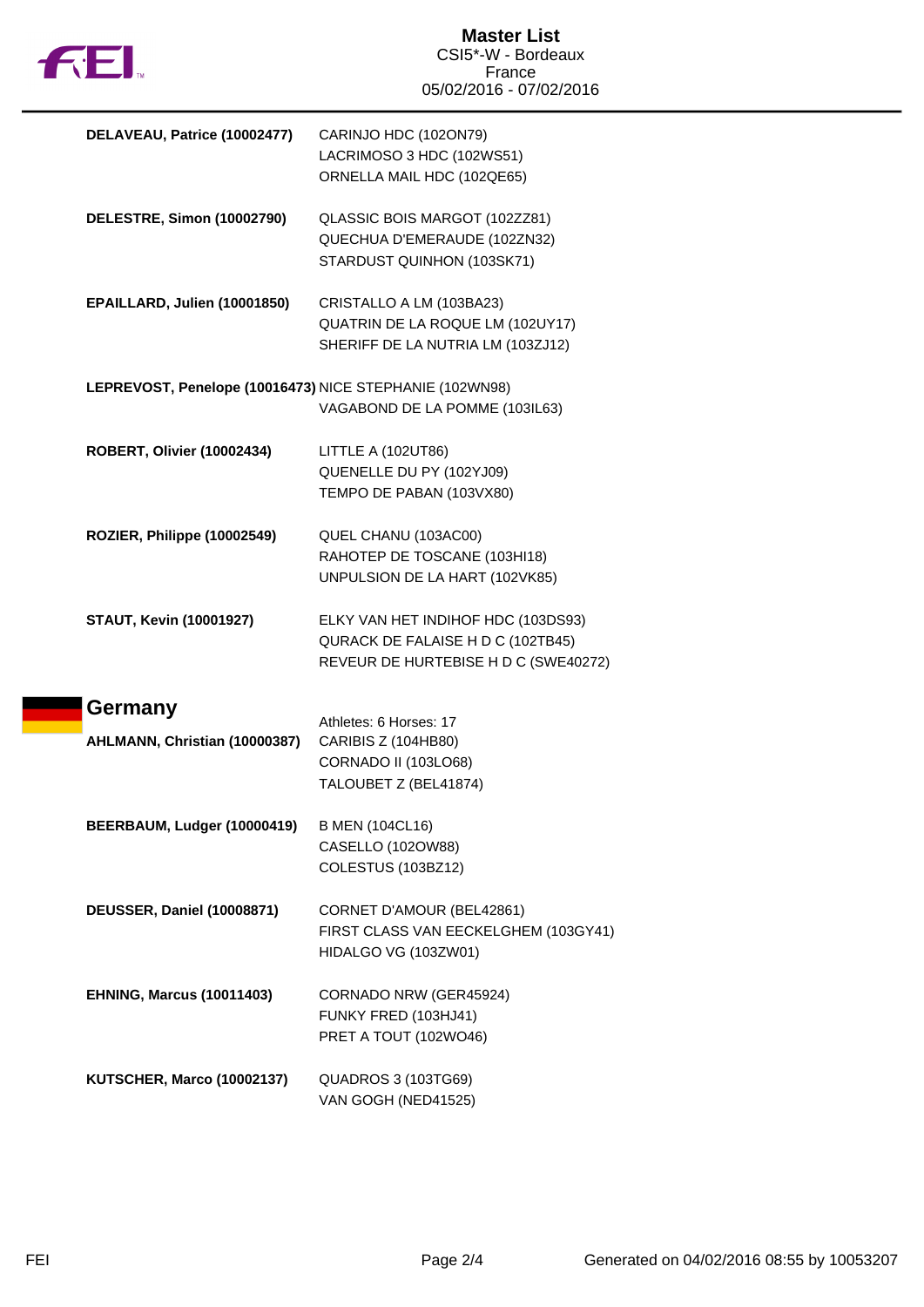

| STÜHLMEYER, Patrick (10018997) CARAMBA 70 (104CE81)                  | LACAN 2 (102OR94)<br>SAVAGE 8 (103US31)                                                                         |
|----------------------------------------------------------------------|-----------------------------------------------------------------------------------------------------------------|
| Great Britain<br><b>BRASH, Scott (10031085)</b>                      | Athletes: 3 Horses: 8<br>HELLO ANNIE (103UQ66)<br>HELLO FOREVER (103JL79)                                       |
| <b>RENWICK, Laura (10015489)</b>                                     | BINTANG II (103LL90)<br>HELIODOR HYBRIS (103YB40)<br>REMBRANDT BLUE (103DV69)                                   |
| WHITAKER, Michael (10011424)                                         | CASSANDRA (103WL96)<br>VALENTIN R (103WP47)<br>VIKING (NED42472)                                                |
| <b>Ireland</b><br><b>ALLEN, Bertram (10041806)</b>                   | Athletes: 2 Horses: 6<br>BELMONDE (103WJ45)<br>MOLLY MALONE V (102UT81)<br>ROMANOV (GBR12863)                   |
| <b>LYNCH, Denis (10001106)</b>                                       | ALL STAR 5 (102UL65)<br>GARKUS VAN HET INDIHOF (104EJ79)<br>HO GO VAN DE PADENBORRE (104DT66)                   |
| <b>Italy</b><br>GAUDIANO, Emanuele (10005736) CARLOTTA 232 (104MF64) | Athlete: 1 Horses: 3<br>CASPAR 232 (103IJ54)<br>GUESS 6 (103YN83)                                               |
| <b>Netherlands</b><br><b>SMOLDERS, Harrie (10001566)</b>             | Athletes: 3 Horses: 7<br>DON VHP Z (102SO78)<br>EMERALD (102WX93)                                               |
| <b>VAN DER VLEUTEN, Eric</b><br>(10000382)                           | VERDI III (SUI40903)<br>ZIGALI P S (103NP11)                                                                    |
| <b>VAN DER VLEUTEN, Maikel</b><br>(10002094)                         | DELINA (103YX81)<br>KISBY (102PT72)<br>VDL GROEP VERDI TN N.O.P. (NED41570)                                     |
| <b>Norway</b><br>GULLIKSEN, Victoria (10018928)                      | Athlete: 1 Horses: 3<br>BILLY BLUE BELL (104QF56)<br>VIA VD KARMENHOEK Z (104GL26)<br>VIEGO LES HAUTS (103NO88) |